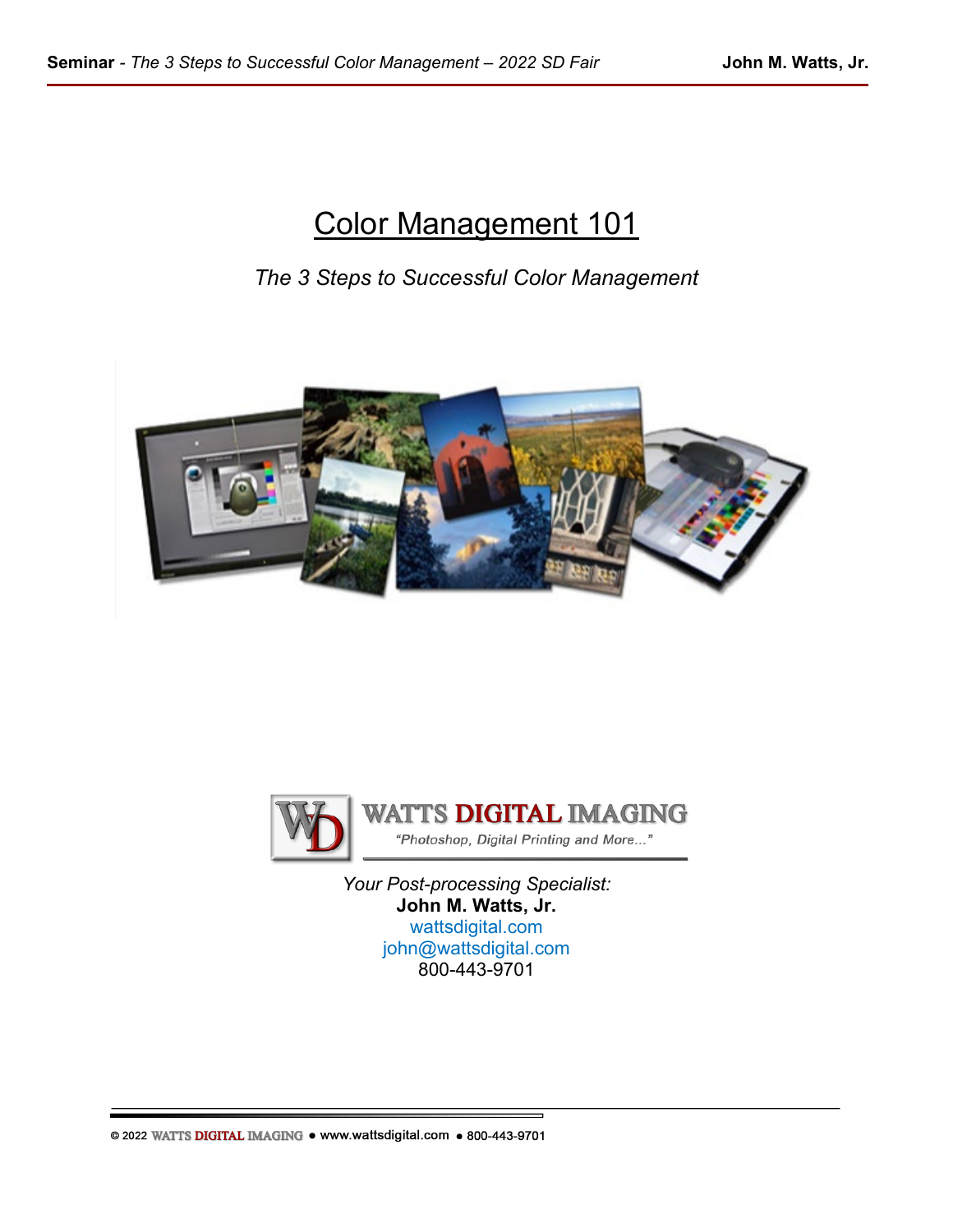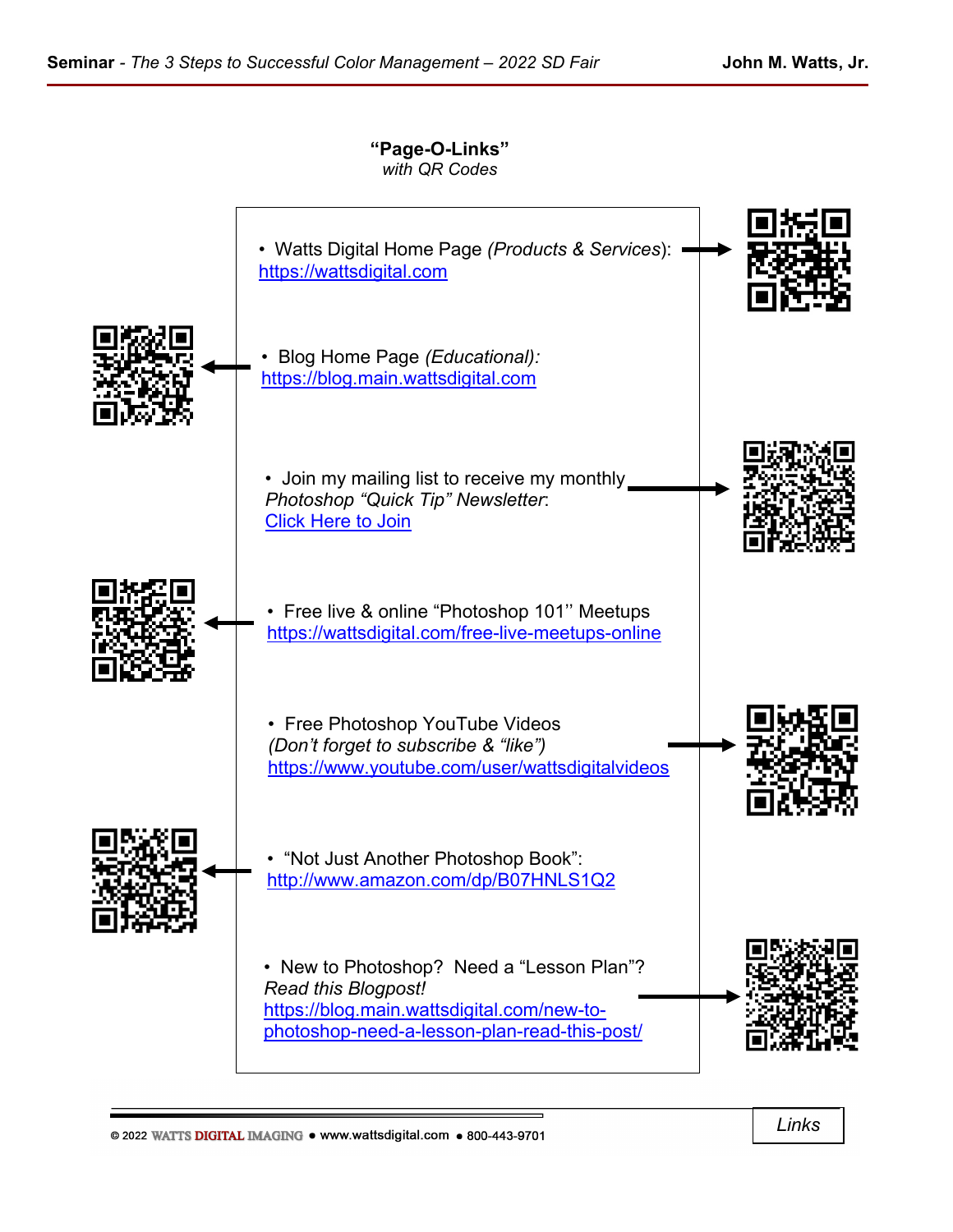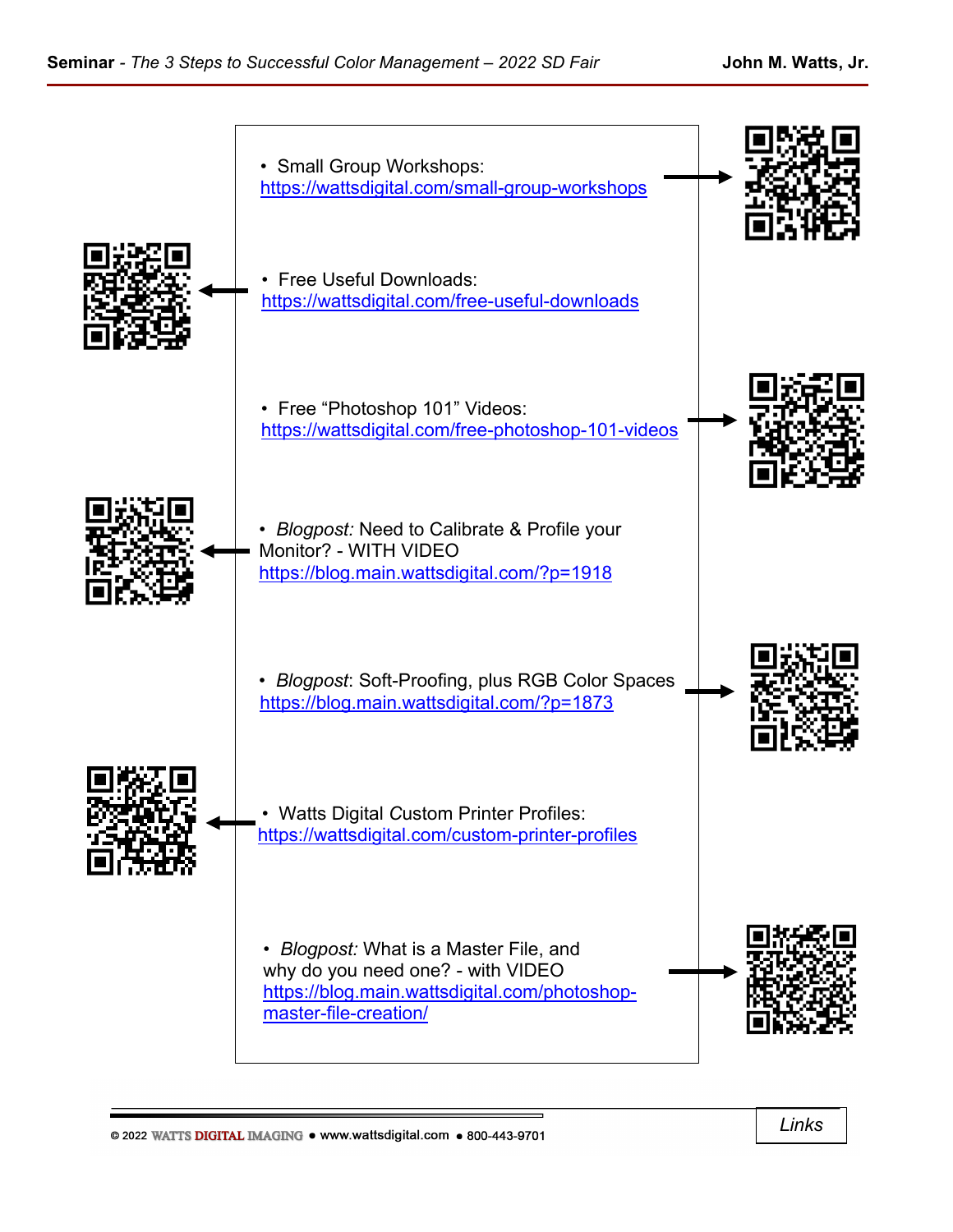# **The Three Steps to Successful Color Management**

## What is it, and why do you need it?

One of the critical elements in successfully bringing an image from camera to its printed form is **Color Management.** 

- Proper **Color Management** will allow you to print with a great degree of consistency and repeatability, whether it's on your home inkjet photo printer or through a custom print lab.
- It allows you to print what you see on your monitor with a large degree of accuracy. The old adage, **"WYSIWYG"** (*What You See Is What You Get*) readily applies when you're properly color-managed.
- To accomplish a properly color-managed workflow, you'll be creating and/or using one or two *Profiles*: **one for your monitor** and at least **one if you have a home photo printer**. A **"Profile"**, by the way, is nothing more than a



small file which tells your computer how to act and what to do – *you never even open it!*

*There are Three Steps to Successful Color Management:*

**Step 1 – Calibrate your Monitor and Create a Monitor Profile** (Page 2)

**Step 2 – Use the Proper Printer Profile or Create a Custom Printer Profile** (Page 4)

**Step 3 – Assure that you have Proper Lighting Conditions and Perception** (Page 6)

• **Step 4 (OPTIONAL) – Soft-Proof Your Image** (Page 7)

*I realize that this subject can get confusing, but just remember, that anytime you have a challenge with proper color management, it comes back to one of the three steps listed above not being "quite right" - so, if you've got questions, call or email - I can help.*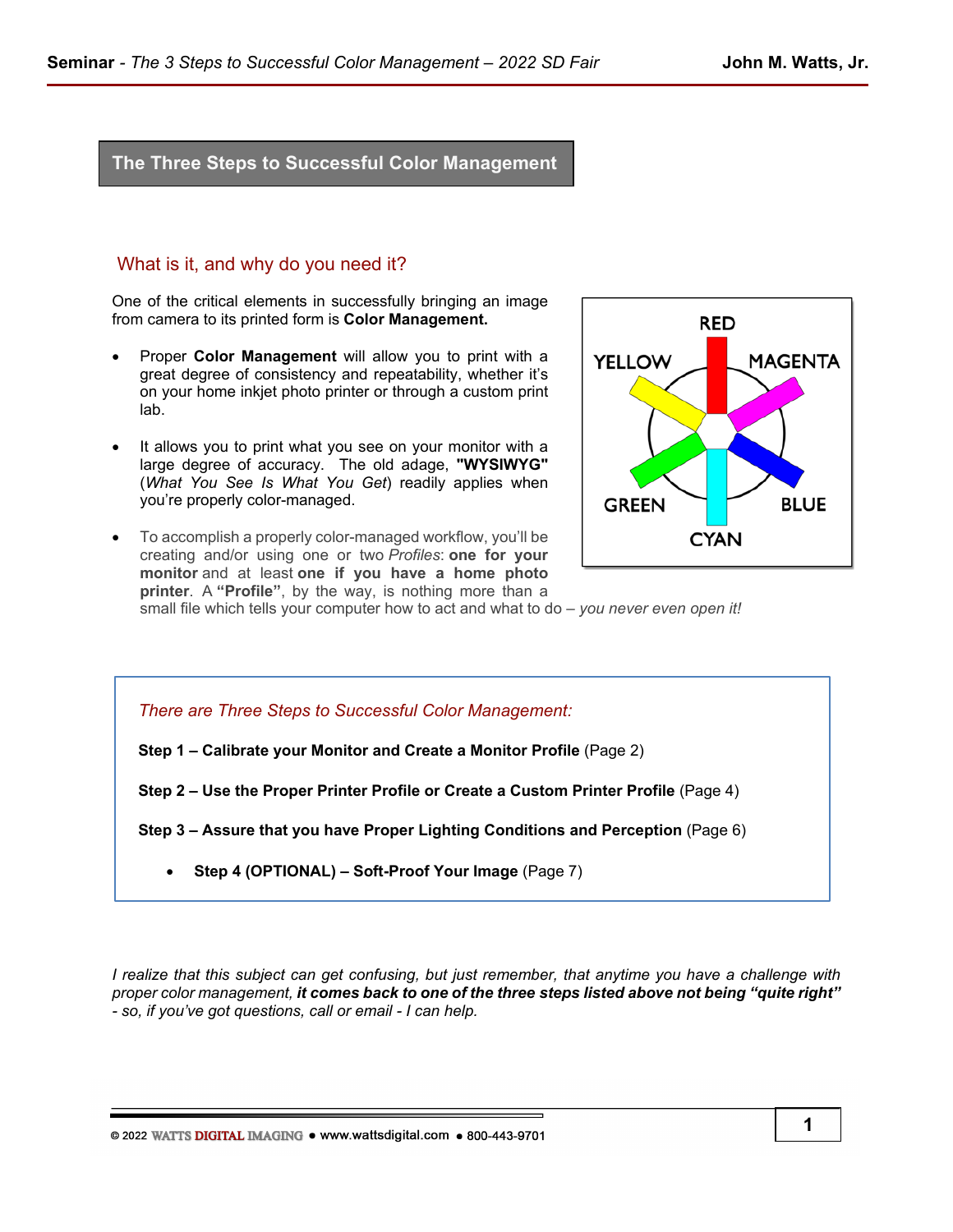■ Step 1 - Calibrate your Monitor and Create a Monitor Profile

# *IMPORTANT COLOR MANAGEMENT "RULE":*

*To take advantage of all that your printer has to offer, you're matching your MONITOR to your best PRINTER output, NOT the other way around!*

**Profiling your Monitor is "Step #1".** But let's face it: the main reasons most people avoid profiling their monitor are because they've got to buy something (which is true), and/or they think it's too complicated (which is not true).

The truth is, it can be quite simple to get your monitor to closely match the output of your photo printer OR favorite custom print lab*.* All you need are the right tools, the main one being a **Monitor Profiling package***,* which consists of a piece of hardware called a colorimeter, and the software to go with it.

**You'll never get your monitor to be a 100% accurate representation of your print**, due to the different physical light properties between your monitor (emitted light) and your print (reflective light). *but it will be extremely close, resulting in savings in time, money and frustration!*

The best way to calibrate and profile your monitor is to invest in a **Monitor Profiling Device** such as the **X-Rite Eye-One Display Pro** (*NOT the "Studio" model!*) or the **Datacolor Spyder X** (\$225 to \$250).

- **What is it?** It's a piece of hardware called a colorimeter (It looks like a pregnant computer mouse), and the software to go with it. *I'd strongly suggest purchasing one – it'll make life easier!*
- See this post on my blog for more on this, **WITH VIDEO** *(QR Code to the right)*: <https://blog.main.wattsdigital.com/?p=1918>

If purchasing a Monitor Profiler isn't an option right now, you can use the "by-eye" calibrators built in to your computers' operating system. This is far from a perfect solution, and *I'd use it as a "last resort"* – it's very subjective, but better than nothing.

• For **Windows**, use the **Adobe Gamma Utility** (usually in "Control Panel"). For **Mac**, use the **Mac Calibration** *("Apple" menu -> "System Preferences…" -> "Displays" -> "Color" -> "Calibrate*…").

By the way, I keep saying *"Calibrate" and "Profile" your Monitor*: It really is two steps. First, you **Calibrate** your monitor to a given standard, then you create a **Profile** so that your monitor will keep showing that Calibration.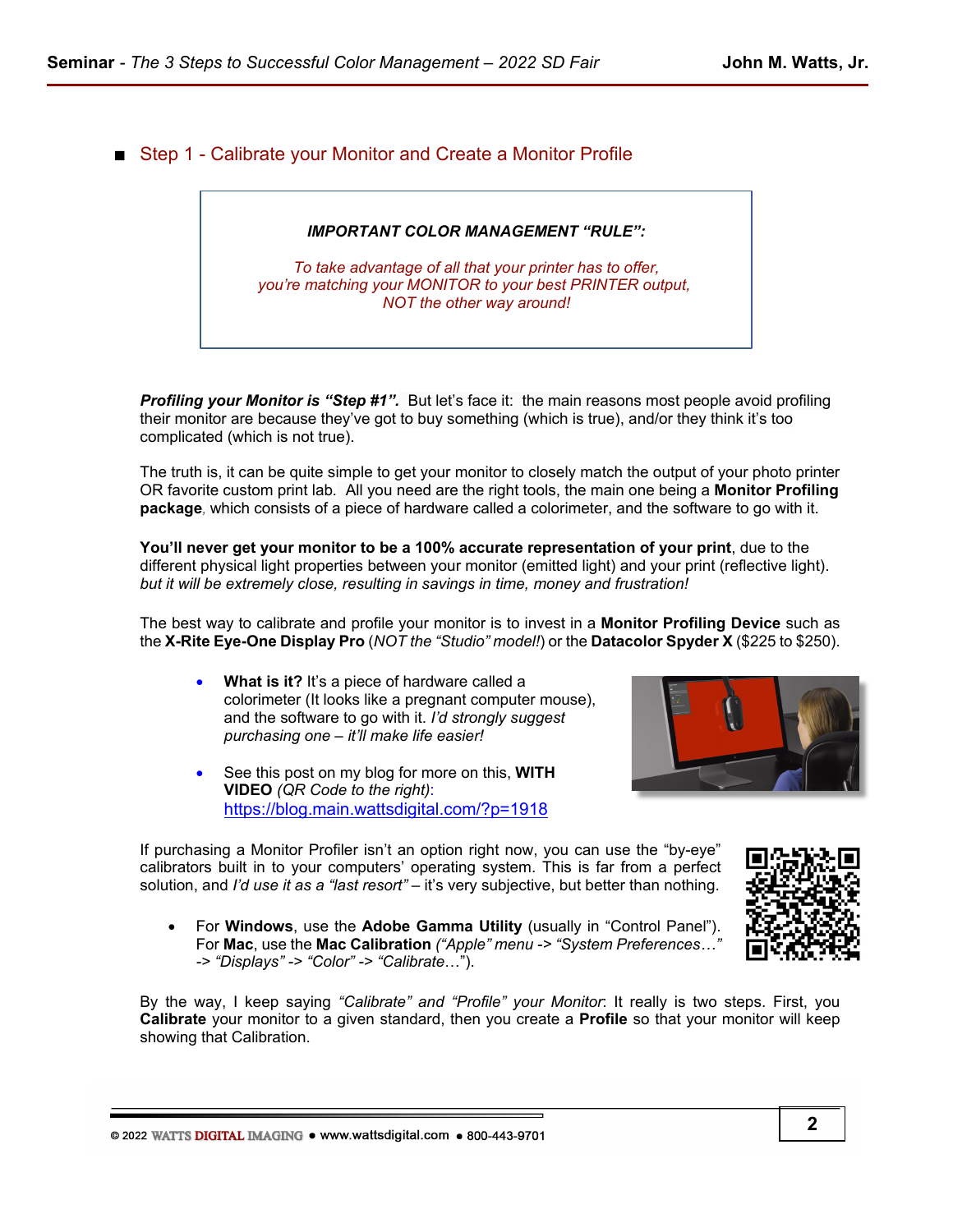How the Monitor Profiler Works:*This procedure will vary between the various manufacturers, but basically this is how it works:*

- 1) Install the software and plug the colorimeter into your computer via the USB port.
- 2) Attach the colorimeter to your monitor (usually, it just "hangs" off the top edge of your monitor).
- 3) Start the software, use the "advanced mode", and run through the step-by-step procedures.
- 4) Save the generated profile.
- Most of the better software packages (including the two profiling packages mentioned) allow you to choose an "*easy" mode* and an *"advanced" mode* – - **for best results, choose the** *"advanced" mode.*

Using the "Advanced Mode" in your software will allow you to choose a specific **Color Temperature**, **Gamma**, and **Lumens**.

- **Color Temperature** is measured in degrees Kelvin (°K). A smaller Kelvin value is warmer (yellow cast) than a larger Kelvin value, which is cooler (blue cast).
- **Gamma** is a function of contrast and midtones.
- • **Lumens** (CD/m2) are a measurement of brightness: A lower Lumens value is darker than a higher Lumens value.

**In the "Advanced Mode" of your software I would suggest setting a calibration "starting point" of: 5500°K (Kelvin), 2.2 Gamma, and 110 Lumens (CD/M2).**

- I say **"starting point"** because each system is a bit different, and you will see trends in your printing. *Of the three steps to successful Color Management, you may need to "zero in" your optimal values for your particular system.*
- **Here's the procedure for "zero-ing" in your optimal monitor settings:** you may need to "zero-in" your optimal monitor settings and recalibrate – *but generally I've found that the above values are correct 90+% of the time.*

A) If, after calibrating and profiling your monitor, you see a trend of your prints coming out *consistently* dark over time, then you'll need to recalibrate with a lower lumens value say, 100 lumens.

B) Or, if your prints tend to be *consistently* warmer (reddish-yellowish) overall over time, change the color temperature to 5000°K. Conversely if they are *consistently cooler* (blueish, cyan-ish), change it to 6000°K, and recalibrate. *A note of caution: Before you make these adjustments, all other aspects of your Color Management must be in order.*

- **How Often to Profile:** Monitors tend to "drift", color-wise. You'll need to re-calibrate and re-profile on a regular basis – - approximately every 3 to 4 months, even longer with newer monitors.
- **Internal Monitor Controls:** Unless you have a newer monitor or an Apple product, you'll need to locate and learn how to use the OSD (On Screen Dialog) controls and the "User RGB" controls.
- Unless it's an Apple product, **Laptop Monitors** are notoriously hard to calibrate and profile, and the color may "drift" quickly - -you may need to re-calibrate & profile every few weeks.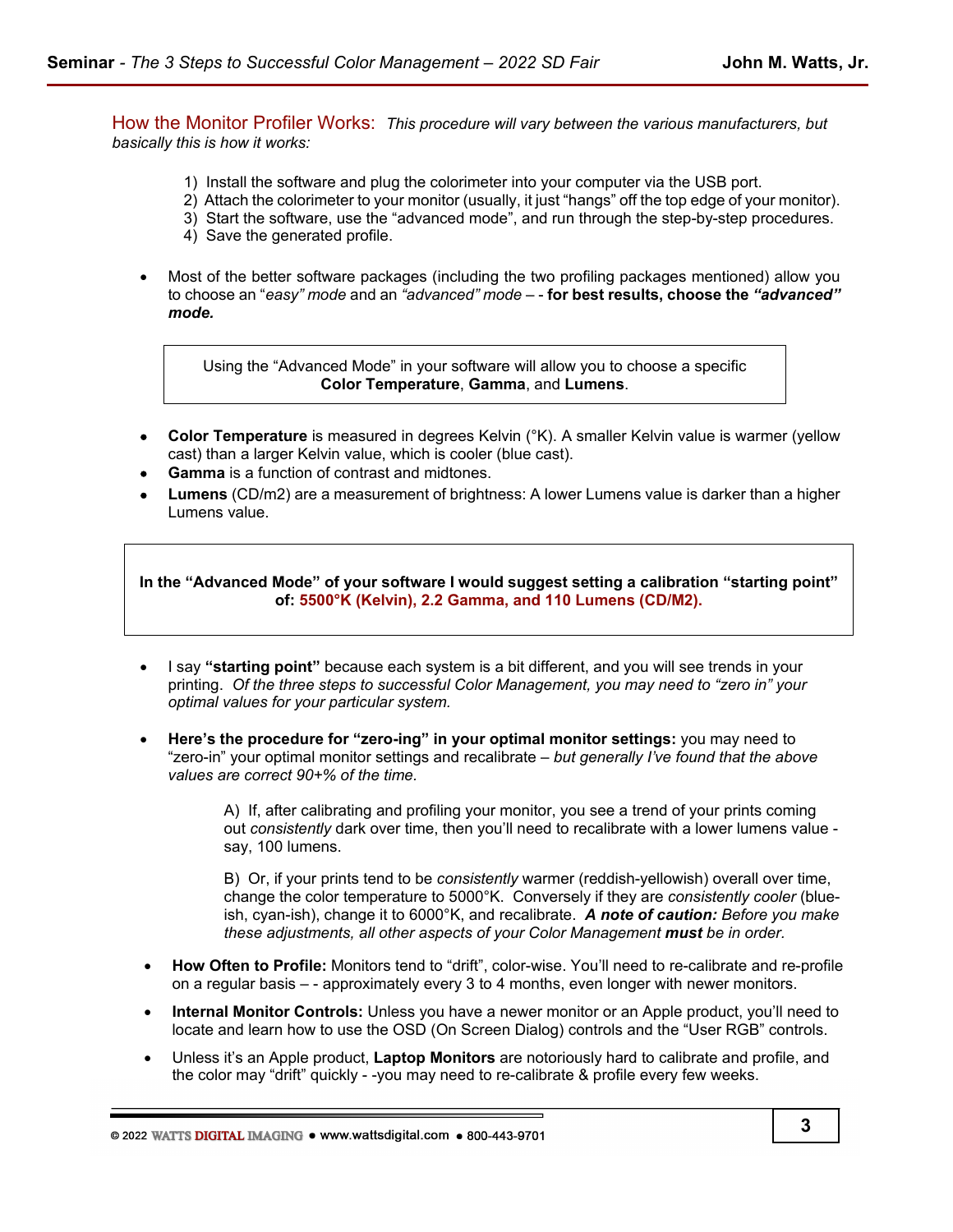# Step 2 - Use the Proper Printer Profile or Create a Custom Printer Profile

A **Printer Profile** makes the most out of your printer's capabilities by characterizing the behavior of your printer/ink/paper combination. With a Printer Profile, in combination with the other elements of Color Management, you will significantly improve the accuracy and quality of your print output.

- You will need one Printer Profile for each paper/ink/printer/resolution combination that you print on.
- Unlike a Monitor Profile, a Printer Profile will not "drift" appreciably unless you change printers, ink type / brands, paper type / brands, or introduce any other variable. For all practical purposes, they are good for at least a few years.

# Choices for Printer Profiles*:*

• *If you're using an outside Print Lab***, Use Printer Profiles provided by that Print Lab:**

Most quality print labs implement Custom Printer Profiles into their workflow, and should gladly supply them to you, but *for "informational" purposes only (achieved by "Soft-Proofing"* - see page 7). By following the 3 steps to Color Management listed on page 1, and setting up your file the way the lab needs it, you can achieve excellent results without ever physically visiting the lab knowing how your image will look with a great degree of accuracy.

• *If you're using your own Photo Printer* **– two choices:**

## **1) Use Canned" Printer Profiles for your Inkjet Printer –**

If you can't afford a Custom Printer Profile, these generic Printer Profiles are available from the manufacturer of your printer or paper., and in general are quite good. However, they're not as accurate as a well-built custom profile, which will bring out the best in your printer. The reason for this is that a generic profile is based on an "average" – not your specific printer.

## **2) Use Custom Printer Profiles for your Inkjet Printer –**

If you've never bothered with custom printer profiles because you thought it was too complicated or expensive, it is easier and more affordable than you think, and the results in your print output will be dramatic!

*Why?* Because all printers, even amongst the same make and model #'s, are different, and these profiles are designed specifically for your printer.

Watts Digital Imaging can create Custom Printer Profile(s) for less than you think ... see [my website](https://wattsdigital.com/custom-printer-profiles) for more information, *or use the QR Code to the right.*



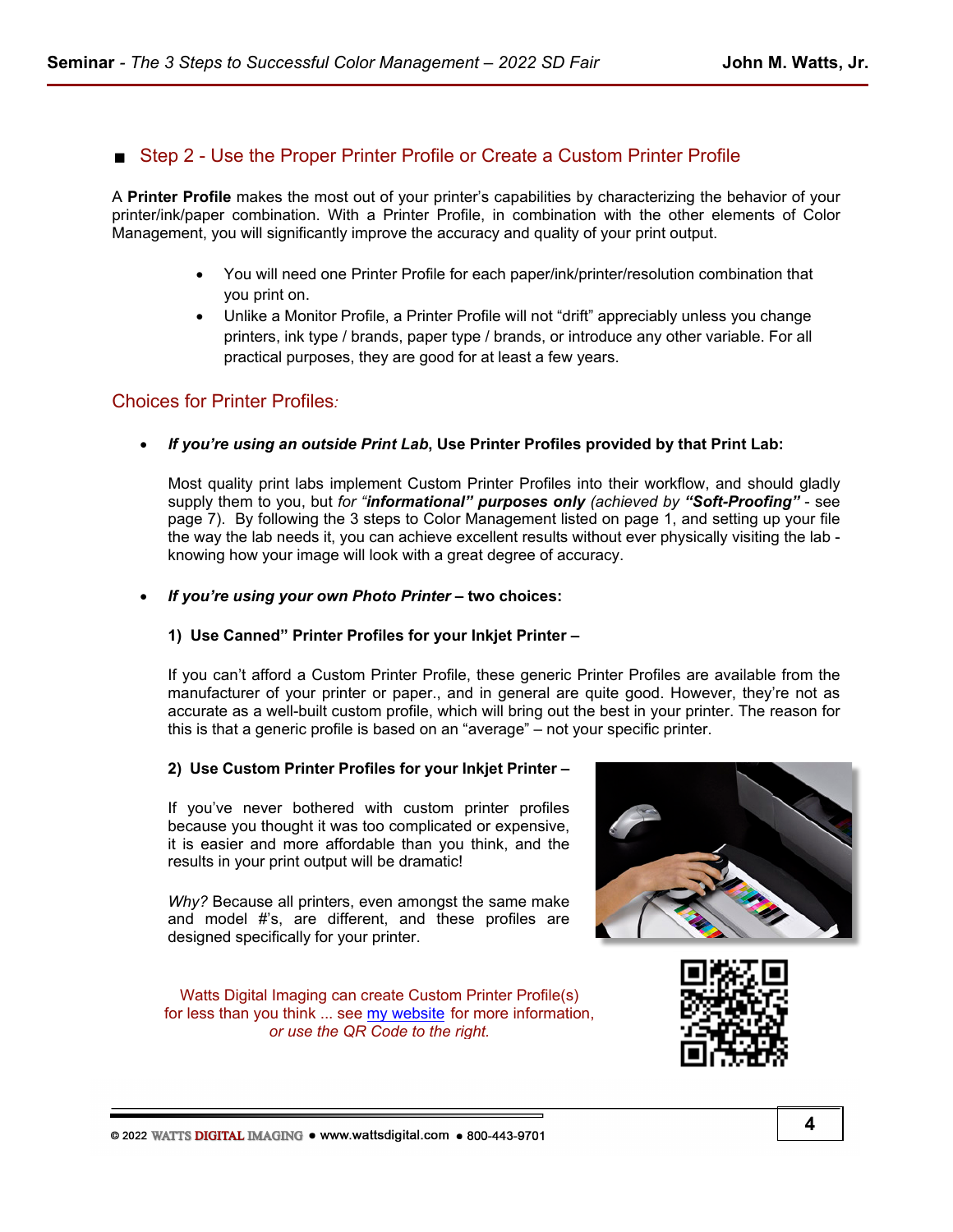**To Create a Custom Printer Profile for your Inkjet Printer:** (This varies between Profiling Services)

**Please Note:** *It is NOT necessary to have your Monitor calibrated and profiled to CREATE your Printer Profile, only to USE your Printer Profile effectively.*

- 1. Download Profile Target(s) and instructions.
- 2. Print the Profile target onto the paper to be profiled with all Color Management "Off". *(Use the free Adobe Color Print Utility* - [https://helpx.adobe.com/photoshop/kb/no-color](https://helpx.adobe.com/photoshop/kb/no-color-management-option-missing.html)[management-option-missing.html](https://helpx.adobe.com/photoshop/kb/no-color-management-option-missing.html)
- 3. Mail the Profile Target to the profiling service.
- 4. The target is measured using a Spectrophotometer, and a profile is created.
- 5. The profiling service will email your profile to you (a file about 1 to2 MB in size).

## To Load any Printer Profile to your computer:

*Note: After loading the profile, restart Photoshop (if it was open) so it will recognize the profile.*

- **For Mac:** Go to *"Primary Hard Drive" -> "Library" -> "ColorSync" -> "Profiles"* and put your profile in this folder.
- **For Windows:** Download the profile to your desktop, right-click on the profile icon and click "Install Profile". You can now delete the profile on the desktop. For your information, the path for the profile location is *C:\WINDOWS\SYSTEM32\SPOOL\DRIVERS\COLOR*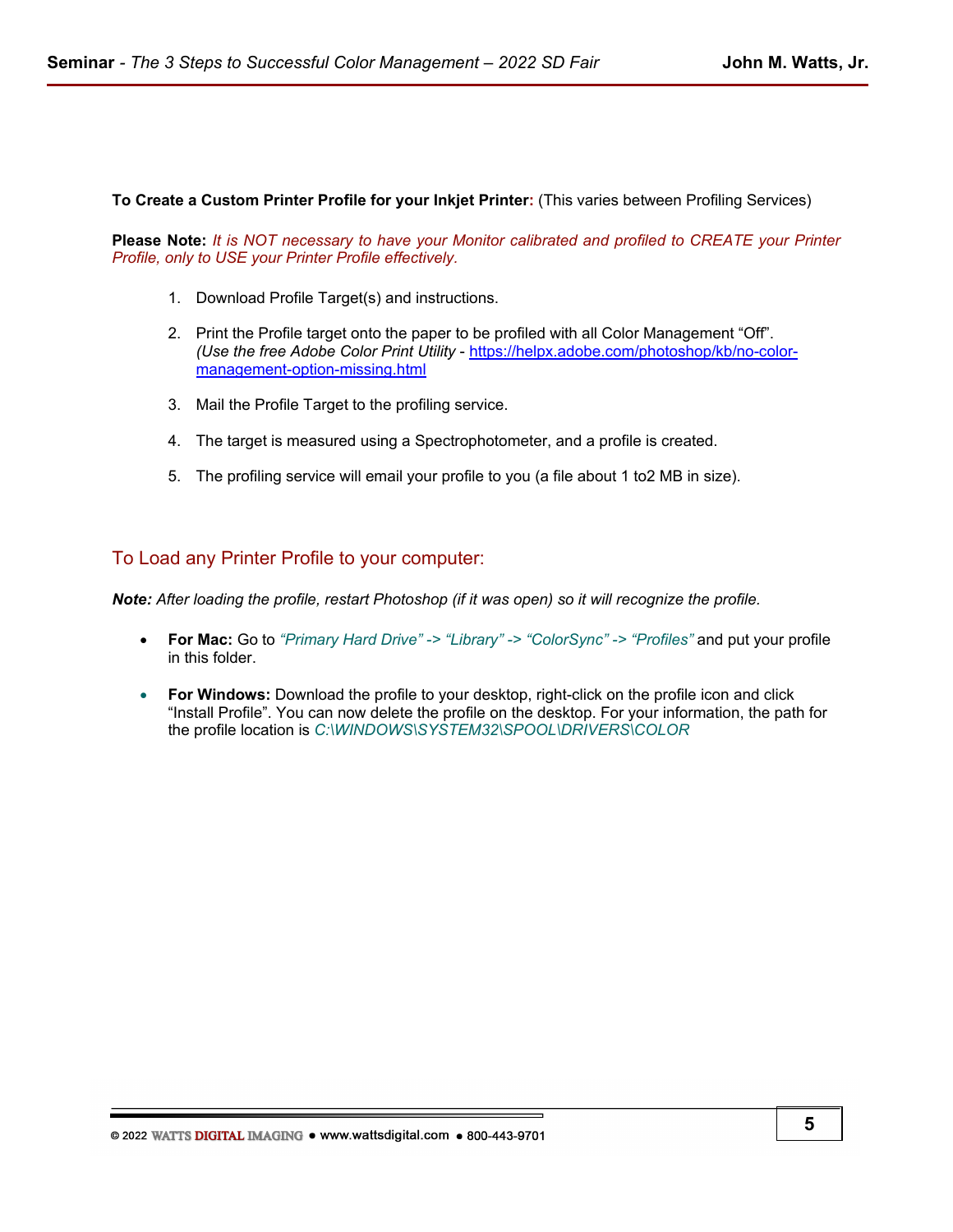# $\blacksquare$  Step 3 – Assure that you have Proper Lighting Conditions and Perception

It has been my experience that of the three steps to proper Color Management in Photoshop the most overlooked is #3: **Assure that you have the proper Lighting Conditions and Perception**. I want to prove my point on **Perception**.

Have you ever walked inside a building after being outside in bright sunlight, and had to wait for your eyes to adjust to the inside lighting conditions? Our eyes adjust to the environment around us, which is why, when you are working on your images on your monitor, it is important to:

#### *1) Change monitor screen theme colors to neutral gray*

#### *2) Reduce room lighting*

#### *3) Avoid "loud" wall colors*

*4) Be conscious of the color of your clothes* – wear neutral grays and black, not a colorful Hawaiian shirt.

*5) Use a Proper Light Source for Viewing your Prints* - Your light source should ideally be 5000°K, or "D50". The light fixture should be placed off to the side of your monitor - fairly close, but not so close that it causes major glare on your monitor screen.

There are many sources for 5000°K / D50 bulbs and fixtures, whether it's the internet or at your favorite hardware store. You don't need anything fancy - an inexpensive way to do this would be to buy 5000°K bulbs for the standard lamp fixture of your choice. If you need something a bit more "elegant", try Solux products or Ott Lites, both an easy search online.

*If you take care of these 5 steps properly, it makes interpreting what you see on your monitor easier.*

Our eyes are miracles that God created – but even God has a sense of humor!  $\ddot{\bullet}$  - *Do not underestimate how easily our eyes (and by extension, our brain) can be tricked.*

Take a look at these websites for proof that **"Perception is not always Reality"**:

[www.michaelbach.de/ot](http://www.michaelbach.de/ot) 

[www.colorwiki.com/wiki/Image:Pink\\_green\\_dots.gif](http://www.colorwiki.com/wiki/Image:Pink_green_dots.gif)

**"Rods and Cones are Nature's Own, but our eyes will still deceive us …"**

*Bottom Line: You may not be seeing what you think you are seeing! Give yourself an "edge" and eliminate as many variables as possible.*

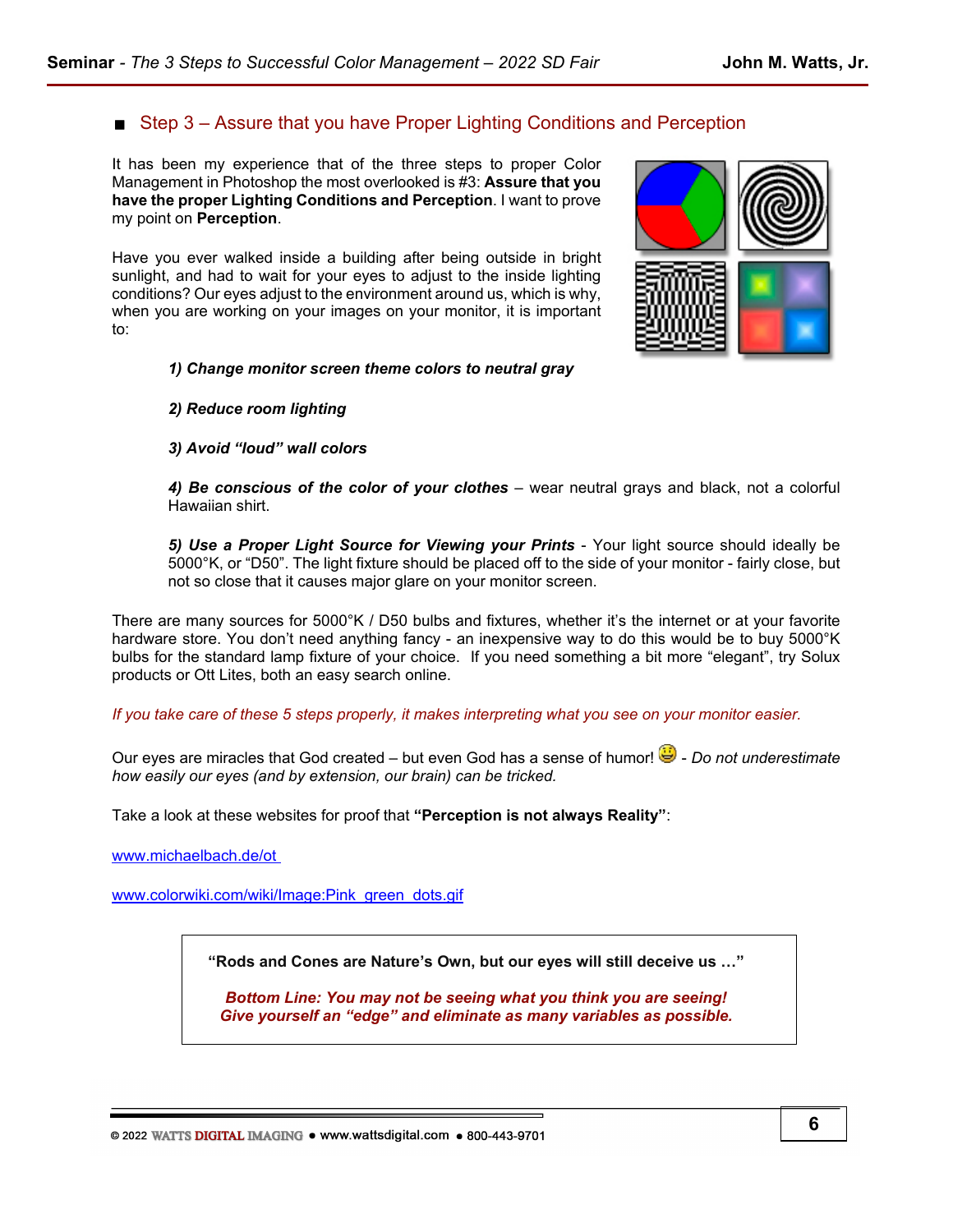# ■ *(Optional)* – Soft-Proof Your Image

**Soft Proofing is** a previewing procedure that Photoshop uses to "see" the results of your **Printer Profile**. In other words, it allows you to view on your calibrated and profiled monitor what your image will *theoretically* look like when it is printed (using your Printer Profile).

| Custom Proof Condition: Custom |                                                    | ı÷ |   | OK                               |
|--------------------------------|----------------------------------------------------|----|---|----------------------------------|
| <b>Proof Conditions</b>        |                                                    |    |   | Cancel                           |
|                                | Device to Simulate: WD_E9500_HanPhotoRag_08-07.icc |    | ы | Load<br>Save<br><b>V</b> Preview |
|                                | Preserve RCB Numbers                               |    |   |                                  |
|                                | Rendering Intent: Relative Colorimetric            |    | 両 |                                  |
|                                | M Black Point Compensation                         |    |   |                                  |
| Display Options (On-Screen)    |                                                    |    |   |                                  |
| Simulate Paper Color           |                                                    |    |   |                                  |
| Simulate Black Ink             |                                                    |    |   |                                  |

#### When to use:

**I use it VERY rarely – and only when working with bright electric colors - mainly the three primaries (Red Green and Blue) - and never for correction in my Master File***.* 

*I use it basically for "informational" purposes, knowing that my bright red may look a certain way on the screen, but won't necessarily look that way on the print – mainly because of a printers' "Color Gamut" (the range of colors that a printer can accurately represent) and "Tonal Compression"*



**• Much more here on my blog** *(QR Code to the right)*:<https://blog.main.wattsdigital.com/?p=1873>

#### How it Works:

- 1. Go to *"View" -> "Proof Setup" -> "Custom"*
- 2. Go to *"Device to Simulate"* and select your new paper profile from the drop-down list.
- 3. Rendering Intent should be *"Relative Colorimetric"* and *"Black Point Compensation"* should be checked.
- 4. Leave both *"Display Options (On-Screen)"* unchecked.
- 5. Click *"OK"*.
	- You can toggle this soft proof on and off by going to *"View" -> "Proof Colors"* or by using the speed key: **Mac:** *"Command' + "Y"* or **Windows:** *"Control" + "Y"*.
	- Soft Proofing is active when the profile name shows up in the Document Window's title bar.
	- You can save this soft proof setup by clicking on the *"Save"* button. The saved name will now show up in the list, *"View" -> "Proof Setup"*.